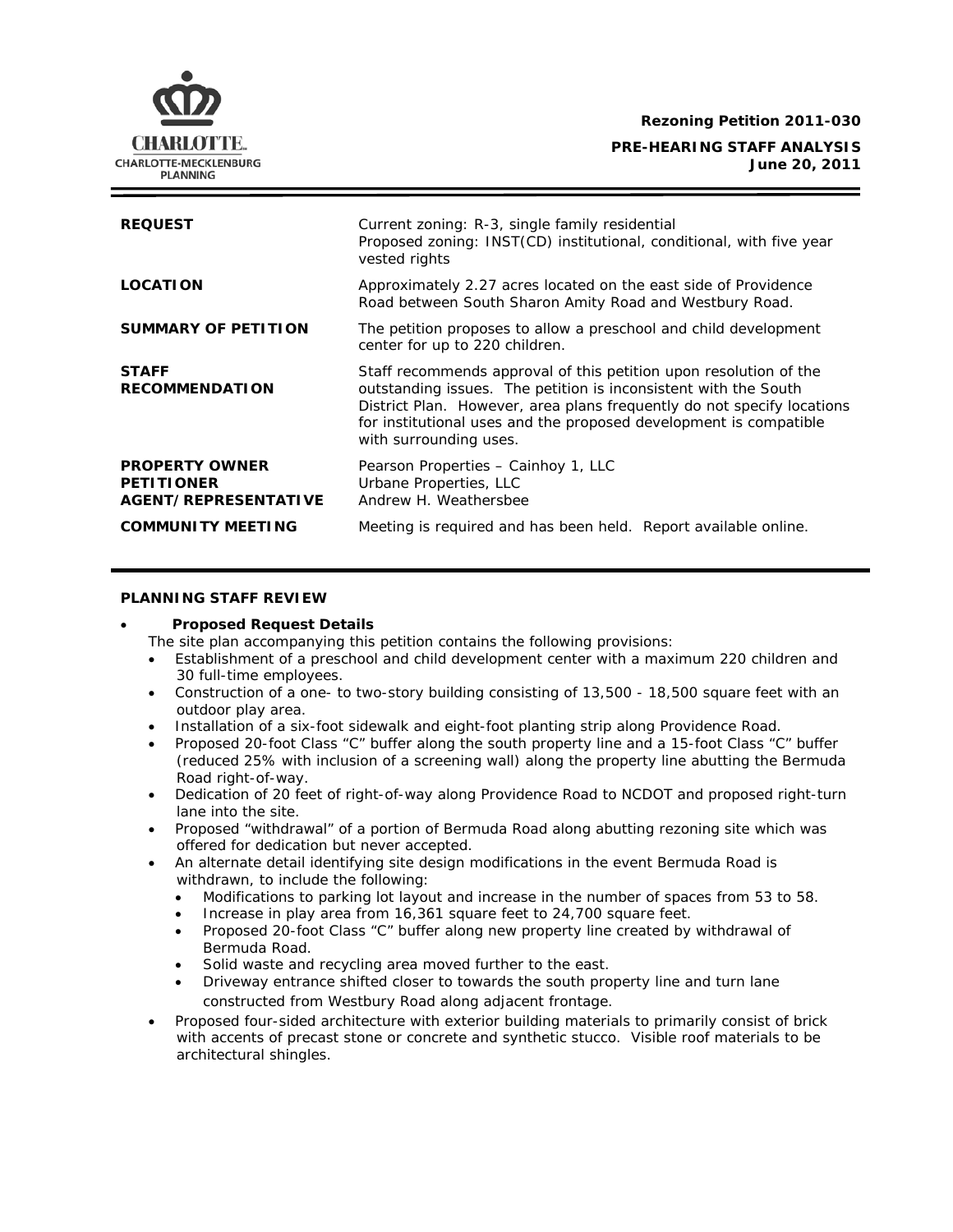- **Existing Zoning and Land Use** 
	- The site is currently undeveloped and is surrounded by a mix of single family and multi-family (condominiums) residential development, office, retail, religious institutions, and undeveloped acreage on properties zoned R-3, R-17MF, MUDD(CD), B-1, O-2, and CC.
- **Rezoning History in Area**  •
	- Petition 2007-118 proposed to rezone the subject site and adjacent properties (totaling 5.38 acres) from R-3 to R-5(CD) and UR-2(CD), in order to accommodate up to 56 multi-family condominium units and three single family homes at an overall density of 11.9 units per acre. This petition was ultimately withdrawn, primarily in response opposition to the request.
- **Public Plans and Policies** 
	- The *South District Plan* (1993) recommends multi-family residential uses.
	- This petition is inconsistent with the *South District Plan*.

**DEPARTMENT COMMENTS** (see full department reports online)

- **Charlotte Area Transit System:** No comments received.
- **Charlotte Department of Neighborhood & Business Services:** No issues.
- **Charlotte Department of Transportation:** CDOT and NCDOT have discussed both proposed site plans and both agencies prefer the site plan that locates the proposed driveway closer to the site's southern property line (or closer to Westbury Road). CDOT also understands NCDOT may have additional comments associated with a northbound right-turn lane on Providence Road. •
	- Proposed Zoning: 940 trips per day. • **Vehicle Trip Generation:** Current Zoning: 100 trips per day.
	- **Connectivity:** Approximately 20 feet of additional right-of-way to be dedicated to NCDOT to accommodate a possible right turn lane into the site.
- **Charlotte Fire Department:** No issues.
- **Charlotte-Mecklenburg Schools:** Non-residential petitions do not impact the number of stud ents attending local schools.
- **Charlotte-Mecklenburg Storm Water Services:** Requests the following note be added to the site plan:
	- Location, size and type of storm water management systems depicted on the rezoning site plan is subject to review and approval with full development plan submittal and is not implicitly approved with this rezoning. Adjustments may be necessary in order to accommodate actual storm water treatment requirements and natural site discharge points.
- **Mecklenburg County Land Use and Environmental Services Agency:** No issues.

#### **ENVIRONMENTALLY SENSITIVE SITE DESIGN** (see full department reports online)

- **Site Design:** The following explains how the petition addresses the environmentally sensitive site design guidance in the *General Development Policies-Environment*.
	- Minimizes impacts to the natural environment by proposing an stormwater quality sand filter.